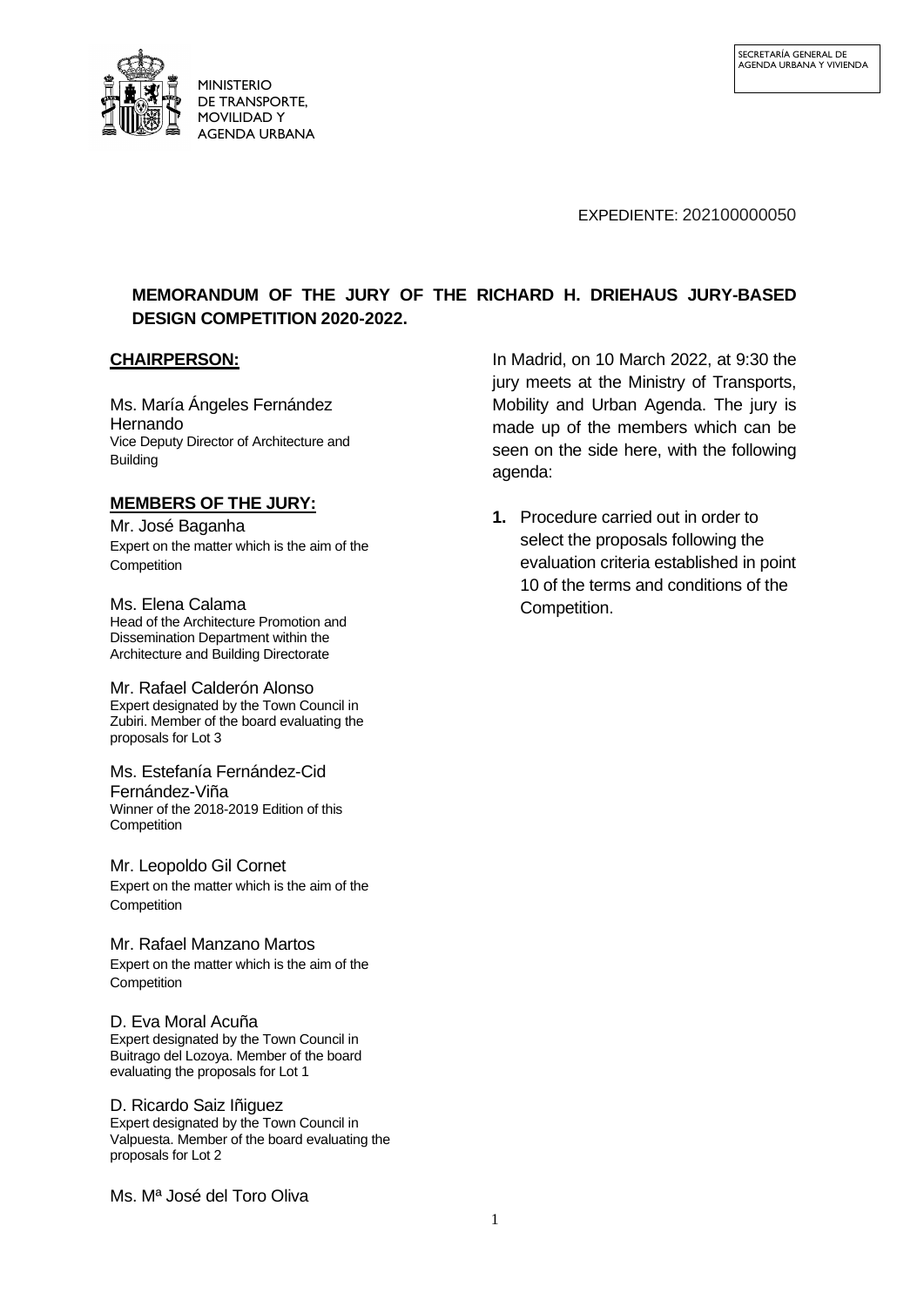

Expert appointed by the Spanish Institute of Cultural Heritage within the Ministry of Culture and Sports

# **SECRETARY TO THE JURY:**

D. Alejandro García Hermida Executive Director of the Architecture Competition Richard H. Driehaus

> The Jury has carried out the following actions:

- **1.** All the members of the Jury have had prior access to the contents of the design proposals presented since they received the documentation directly to their email accounts via the platform wetransfer.com from the team organizing the Competition.
- **2.** The President suggests, in accordance with point 15.3 of the terms and conditions of the Competition, giving start to the selection procedure, basing this process on a system of discussion and successive discarding, giving a score to each of the proposals according to the criteria established in the terms and conditions of the Competition.

| <b>LOT 1 (BUITRAGO)</b> | <b>LOT 2 (VALPUESTA)</b> | <b>LOT 3 (ZUBIRI)</b> |
|-------------------------|--------------------------|-----------------------|
| 3426                    | 3319                     | 3295                  |
| 3440                    | 3436                     | 3354                  |
|                         | 3444                     | 3465                  |
|                         | 3484                     |                       |

**3.** In the first round, a series of proposals were discarded unanimously by the Jury, identifying them by their respective codes:

There is an acknowledgement of the work developed in each case. However, these are considered to be those which are less close to the aims of the proposals in each case.

In a second round, a series of proposals were discarded unanimously by the Jury, identifying them by their respective codes:

| <b>LOT 1 (BUITRAGO)</b> | <b>LOT 2 (VALPUESTA)</b> | <b>LOT 3 (ZUBIRI)</b> |
|-------------------------|--------------------------|-----------------------|
| 3328                    | 3344                     | 3309                  |
| 3394                    | 3392                     | 3382                  |
| 3471                    | 3438                     | 3479                  |
|                         | 3451                     | 3480                  |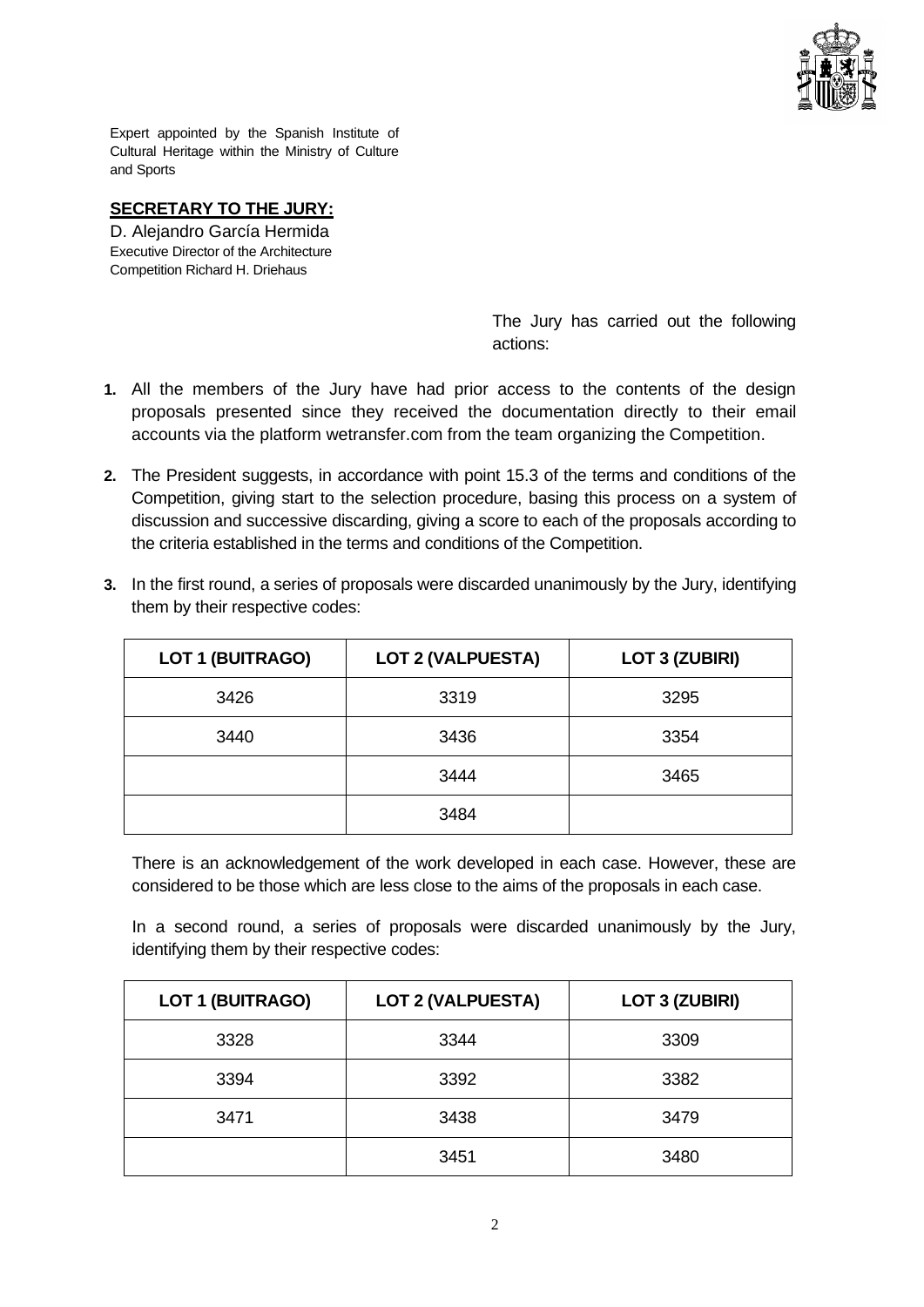

| 3452 |  |
|------|--|
| 3478 |  |

There is an acknowledgement of the fact that each of them have specific aspects which are of a positive nature and which were mentioned during the discussions. However, the verdict is that other proposals respond more adequately to the expectations as a whole of the different points of view which are searched for in each case.

Therefore, the proposals that remained as the final ones were the following:

| <b>LOT 1 (BUITRAGO)</b> | <b>LOT 2 (VALPUESTA)</b> | <b>LOT 3 (ZUBIRI)</b> |
|-------------------------|--------------------------|-----------------------|
| 3310                    | 3345                     | 3332                  |
| 3363                    | 3348                     | 3376                  |
| 3460                    | 3381                     | 3446                  |
| 3463                    | 3449                     | 3461                  |
| 3476                    | 3475                     | 3472                  |
|                         | 3483                     | 3473                  |

Among all of them, the jury specially highlighted the qualities of the following proposals:

| <b>LOT 1 (BUITRAGO)</b> | <b>LOT 2 (VALPUESTA)</b> | <b>LOT 3 (ZUBIRI)</b> |
|-------------------------|--------------------------|-----------------------|
| 3310                    | 3348                     | 3332                  |
| 3363                    | 3449                     | 3446                  |
| 3476                    | 3483                     | 3472                  |
|                         |                          | 3473                  |

**4.** The members of the Jury deliberate on the proposals, deciding, unanimously, that the prizes were to be given to these ones presented below:

# **PRIZES REGARDING LOT 1 (BUITRAGO)**

**FIRST PRIZE worth 12,000€ (WINNING PROPOSAL)** for the proposal submitted with code 3476, in which the jury highlighted the general urban development, the quality of the new public spaces to be created and the design of the new proposed volumes, along with a meticulous distribution and composition of interior spaces and the continuation and updating of local traditional building systems. The only doubts expressed concerned the suitability of the railing solution proposed for the upper plaza and the possible need to render the buildings, both of which aspects could easily be adjusted.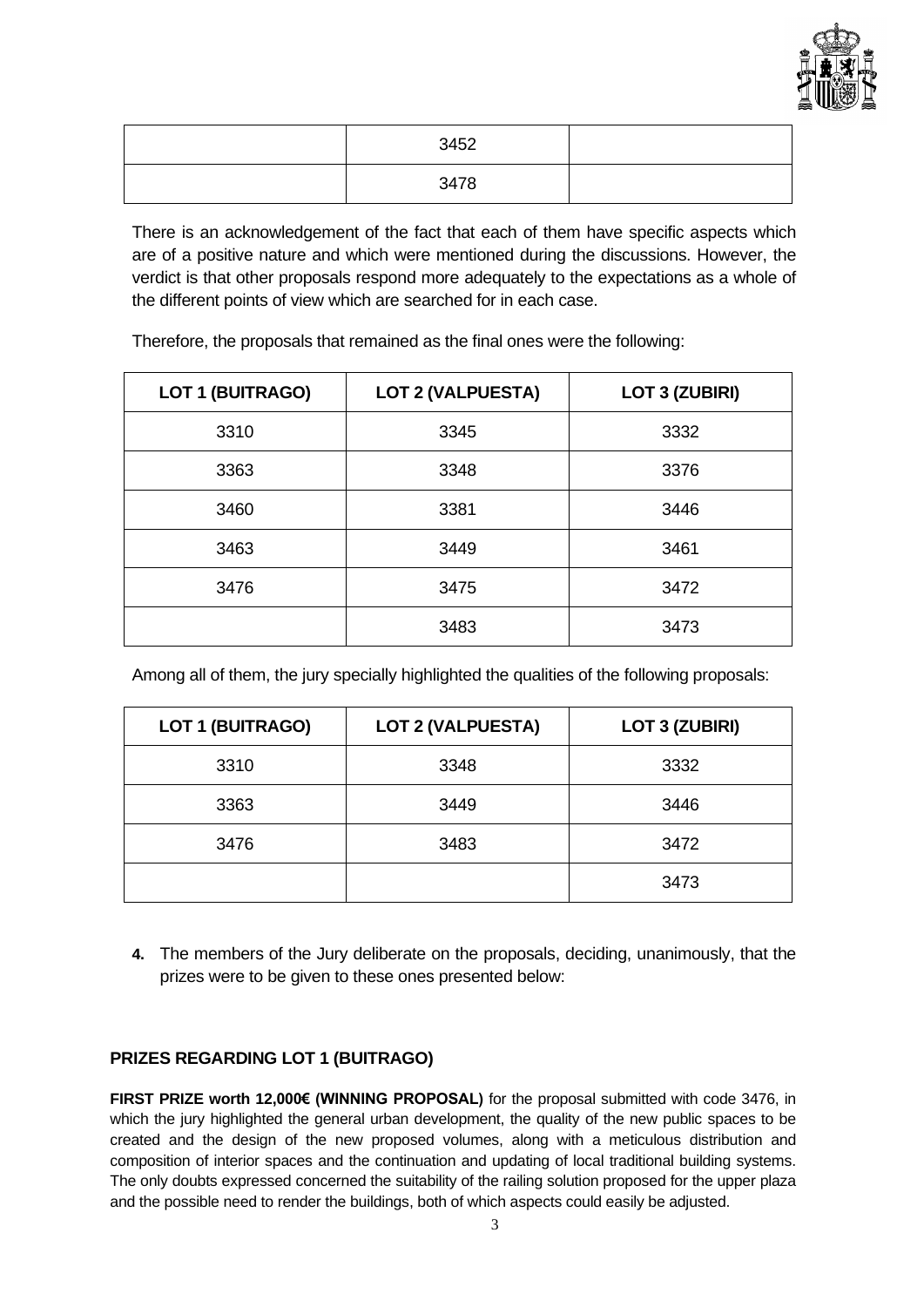

Apart from that, the jury decided to award two honourable mentions to the proposals which were considered especially successful in solving some of the arisen issues.

**FIRST HONOURABLE MENTION worth 2,000**€ for the proposal submitted with code 3363, in which the jury also especially appreciated the general urban development, the way in which the level difference between plazas is overcome, and the proposed volumes, in which the separation posited between two of the pre-existing buildings to be rebuilt was seen as well justified and resolved and defensible. But the jury considered that some of the formal and material solutions reflected only partially the place's inherent character, and that the proposed access to the Cuadrón building might be unsuitable in view of its proportions and position.

**SECOND HONOURABLE MENTION worth 2,000€** for the proposal submitted with code 3310, and for which praise was given to the proposed volumes and the thorough attention to the building systems of local tradition and the inclusion of these in the design. But the development proposed for the public spaces, better suited to an area with more road traffic, and some aspects of the composition and distribution of the buildings, were seen as less suitable.

#### **PRIZES REGARDING LOT 2 (VALPUESTA)**

**FIRST PRIZE worth 12,000€ (WINNING PROPOSAL)** for the proposal submitted with code 3483, in which the jury highlighted the treatment of the public spaces and the linkage between the project site and the neighbouring streets and plazas, along with the quality and distribution of interior spaces and the well-suited and integrated solution for increasing headroom in the top floor. The only doubts expressed concerned the treatment of the south facade, which will need to be reconsidered, as will some of the paving to be used, both of which aspects could easily be altered.

The jury also decided to award honourable mentions to two other proposals which they considered best responded to solving some of the arisen issues.

**FIRST HONOURABLE MENTION worth 2,000€** for the proposal submitted with code 3449, in which the jury especially appreciated the way of resolving the proposed programme with no need to resort to accretions to the pre-existing buildings, and the mastery of the forms and building solutions of local tradition. But the solution proposed for the west area of the project site was deemed less feasible.

**SECOND HONOURABLE MENTION worth 2,000€** for the proposal submitted with code 3348, and for which praise was given to the proposed general urban development, as well as the solution adopted to increase headroom in the top floor of the north building, although the structural solution offered for this same building was seen as less appropriate and unsuited to the materials used.

#### **PRIZES REGARDING LOT 3 (ZUBIRI)**

**FIRST PRIZE worth 12,000€ (WINNING PROPOSAL)** for the proposal submitted with code 3473, in which the jury highlighted the proposed preservation and adaptation of the building's existing elements and systems, along with the distribution and utilisation of the interior space, and a concern to maintain, highlight and recover the character of the interiors as well as the exterior elevations. Although the proposed outside storage space may turn out to be rather small, the adoption of this solution was deemed well justified and, overall, the general approach seemed highly feasible and suitable.

The jury also decided to award honourable mentions to two other proposals which they considered best responded to solving some of the arisen issues.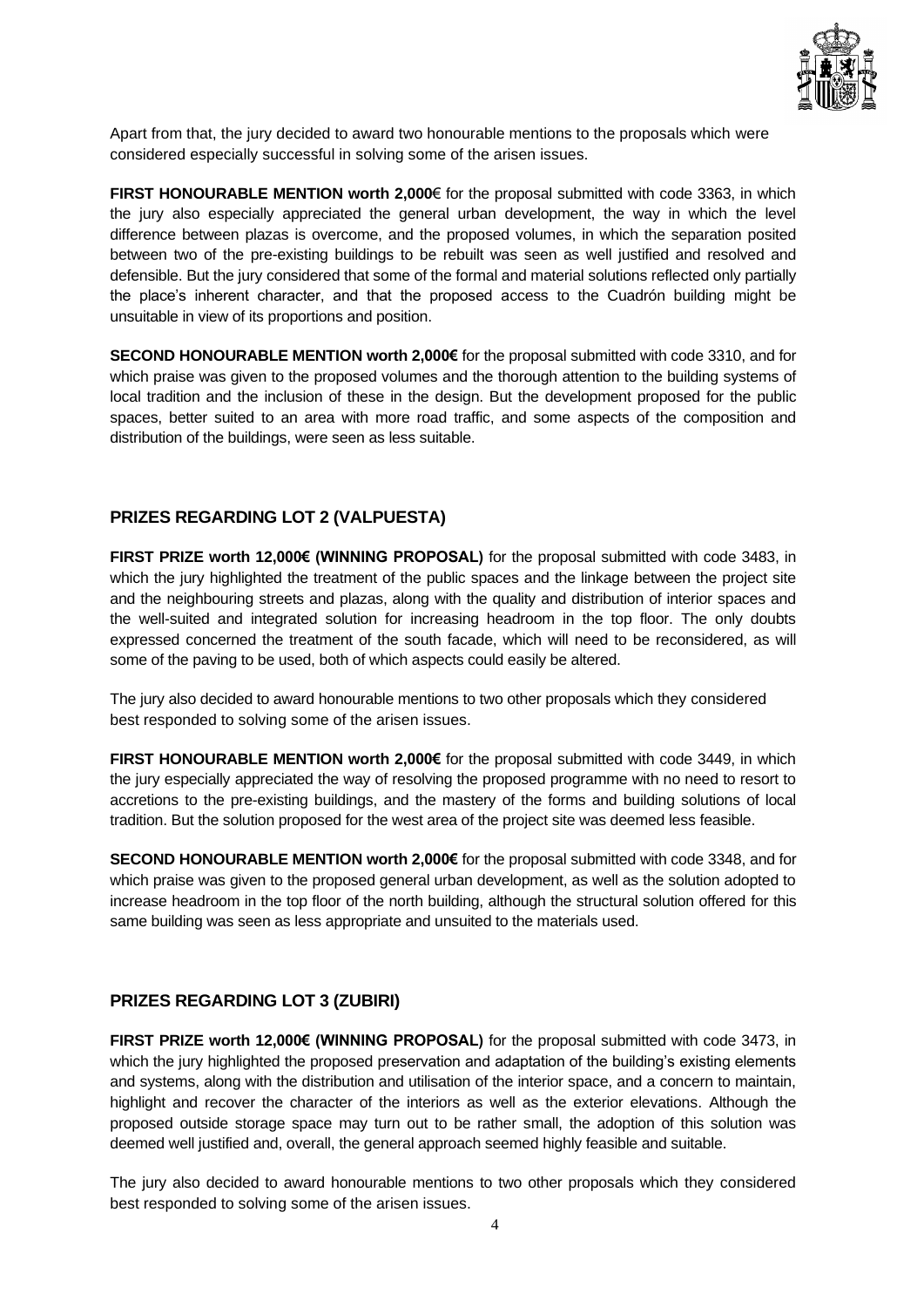

**FIRST HONOURABLE MENTION worth 2,000€** for the proposal submitted with code 3472, for its proposed general development, with an approach to exterior volumes that is nicely linked to the surroundings and the building, and also for the interest of the proposed interior spaces, without overlooking the preservation of at least the building's main structural elements. But the way these elements were to be conserved and the structural proposal generally seemed barely feasible and in need of structural reinforcements beyond the current aims.

**SECOND HONOURABLE MENTION worth 2,000€** for the proposal submitted with code 3446, in which the jury also highlighted the judicious dimensions and arrangement of the exterior volume, along with a concern for conserving and highlighting the main structural elements of the pre-existing building. But doubts were expressed about the choice to limit the openings in the main elevation, as this is also the southern side, and the utilisation of the interior of the building was seen as overly constrained.

**THIRD HONOURABLE MENTION worth 2,000€** for the proposal submitted with code 3332, as the jury deemed that well-judged solutions were adopted for the general development of the ensemble and the arrangement of the exterior volume, the exterior composition of the pre-existing building, and the conservation and utilisation of the interior elements and spaces. But the solution proposed for the front of the new building was seen as questionable in compositional and structural terms. The character given to the public space on the west side of the main building was also considered not well suited to the place.

**5.** By telematic means at 15:18 on 10 March all the participants registered in the competition for the three locations in the registry of the webpage of the Competition are informed of the codes of each of the award-winning proposals for the aforementioned lots, as well as of the amount each one of them has been awarded with.

**6.** Once the aforementioned information is transmitted to the participants, and according to point 15.3 of the terms and conditions of the Competition, the secretary of the Jury proceeds at 15:55 to request the download of the data base of the web page of the Competition to access the personal information linked to the codes of each of the winning proposals to abandon their anonymity. The identity of each and every one of the winning participants is the following:

#### **LOT 1 (BUITRAGO DEL LOZOYA)**

FIRST PRIZE worth 12,000€ (WINNING PROPOSAL): granted to the proposal presented under code 3476, corresponding to the team made up by Tosen Design S.L.P, with the collaboration of Claudia García Aznar.

FIRST HONOURABLE MENTION worth 2,000€: granted to the proposal presented under code 3363, corresponding to the team made up by Luxán Arquitectos SLP, with the collaboration of Fernando Frías Pulido.

SECOND HONOURABLE MENTION worth 2,000€: granted to the proposal presented under code 3310, corresponding to the team made up by David García Montes, with the collaboration of Isabel Moreno Núñez and Jorge Montes Serna.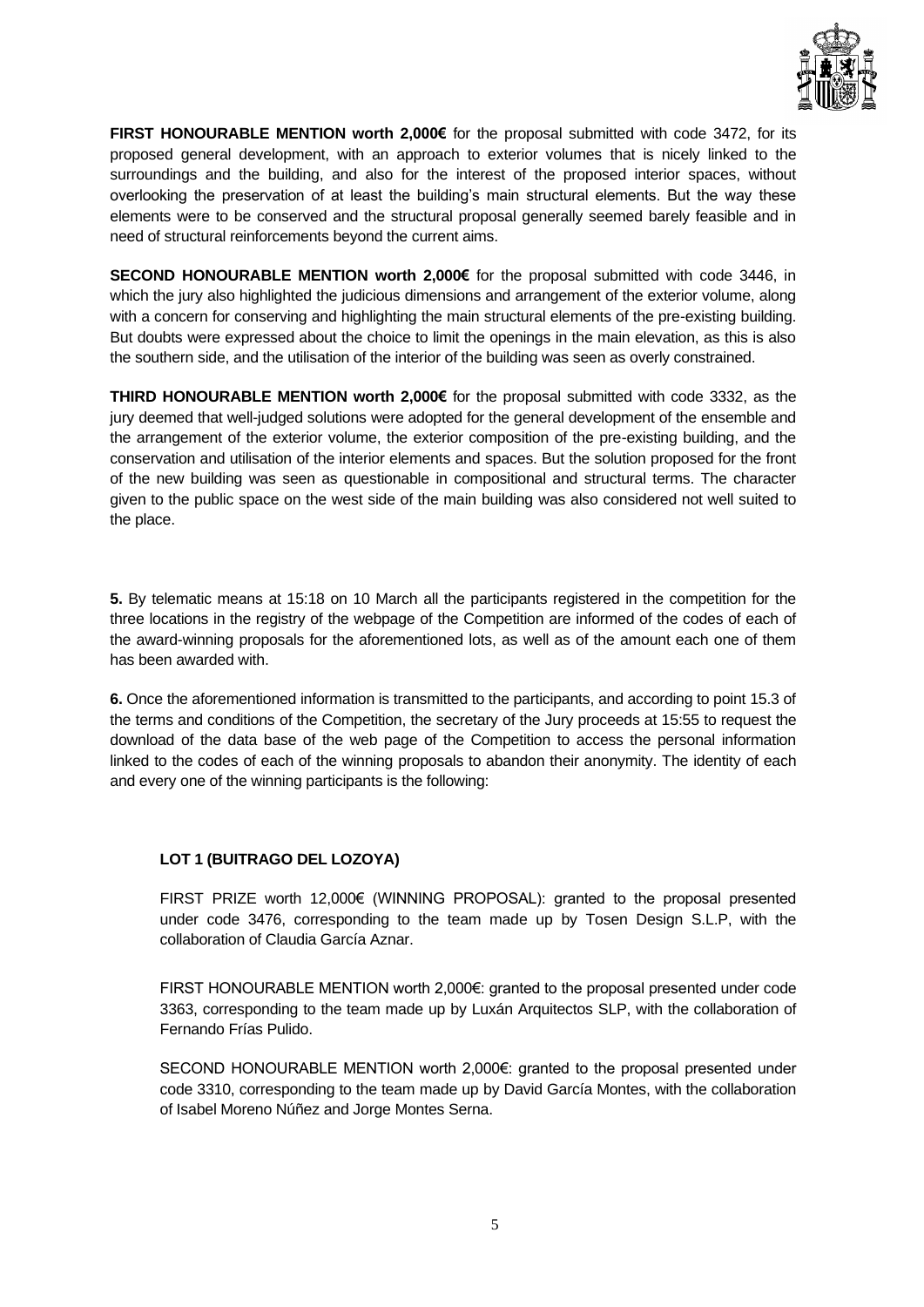

## **LOT 2 (VALPUESTA)**

FIRST PRIZE worth 12,000€ (WINNING PROPOSAL): granted to the proposal presented under code 3483, corresponding to the team made up by Susana Granizo Polo and Silvia N. Gómez Díaz.

FIRST HONOURABLE MENTION worth 2,000€: granted to the proposal presented under code 3449, corresponding to the team made up by Manuel Viola Nevado, Fernando Enríquez Martín and Antonio Leníndez Cobo.

SECOND HONOURABLE MENTION worth 2,000€: granted to the proposal presented under code 3348, corresponding to the team made up by Ignacio Pérez Anzola, Pablo Menéndez Paunero and Héctor Termenón López, with the collaboration of Diego Martínez Vélez.

## **LOT 3 (ZUBIRI)**

FIRST PRIZE worth 12.000€ (WINNING PROPOSAL): granted to the proposal presented under code 3473, corresponding to the team made up by Francisco Sánchez Salazar, Miguel Á. Antonio García and Jesús Llanos Jiménez.

FIRST HONOURABLE MENTION worth 2000€: granted to the proposal presented under code 3472, corresponding to the team made up by Maddi Berraondo Amezqueta, XIZ Arquitectura, S.L.P., Luca Cerullo Architects S.L.P.U. and Eloy R. Domínguez Díez Estudio de Arquitectura, with the collaboration of Francisco Naranjo Martell, Miren Azcona Azabal, José Luis Fernández Lozano and Raquel Santamarta Regueras.

SECOND HONOURABLE MENTION worth 2000€: granted to the proposal presented under code 3446, corresponding to the team made up by Alberto Hueso Carro and Daniel Andrés Varela Cruces.

THIRD HONOURABLE MENTION worth 2000€: granted to the proposal presented under code 3332, corresponding to the team made up by Víctor Guimerá Millán, with the collaboration of María del Pilar Rama Lara.

**7.** The Secretary of the jury reads out point 9.1 of the terms and conditions of the Competition which establishes that: In each one of the lots, the contestant who has obtained the First prize is given the right to opt for contract award of the development of the architecture project and the health and safety project, as well as, if it is the case, the direction of the works, with the only condition of guaranteeing technical and human means according to the nature of the commission as well as as many other complementary technical projects as could be necessary to obtain the necessary licences and authorizations. To carry out the contract of the winning proposal of each lot, the contracting body will have the faculty to establish a negotiation procedure, with no advertisement, and with no concurrence, directly negotiating with the winner (First prize) as established in point 168 et seq. of the LCSP, regarding the economic and technical aspects which will be the object of negotiation between the contracting parties.

**8.** The administrative documentation presented by the winning proposals will be examined and it will be determined if any documentation has errors which must be corrected, proceeding to establish the appropriate requirements if that is the case.